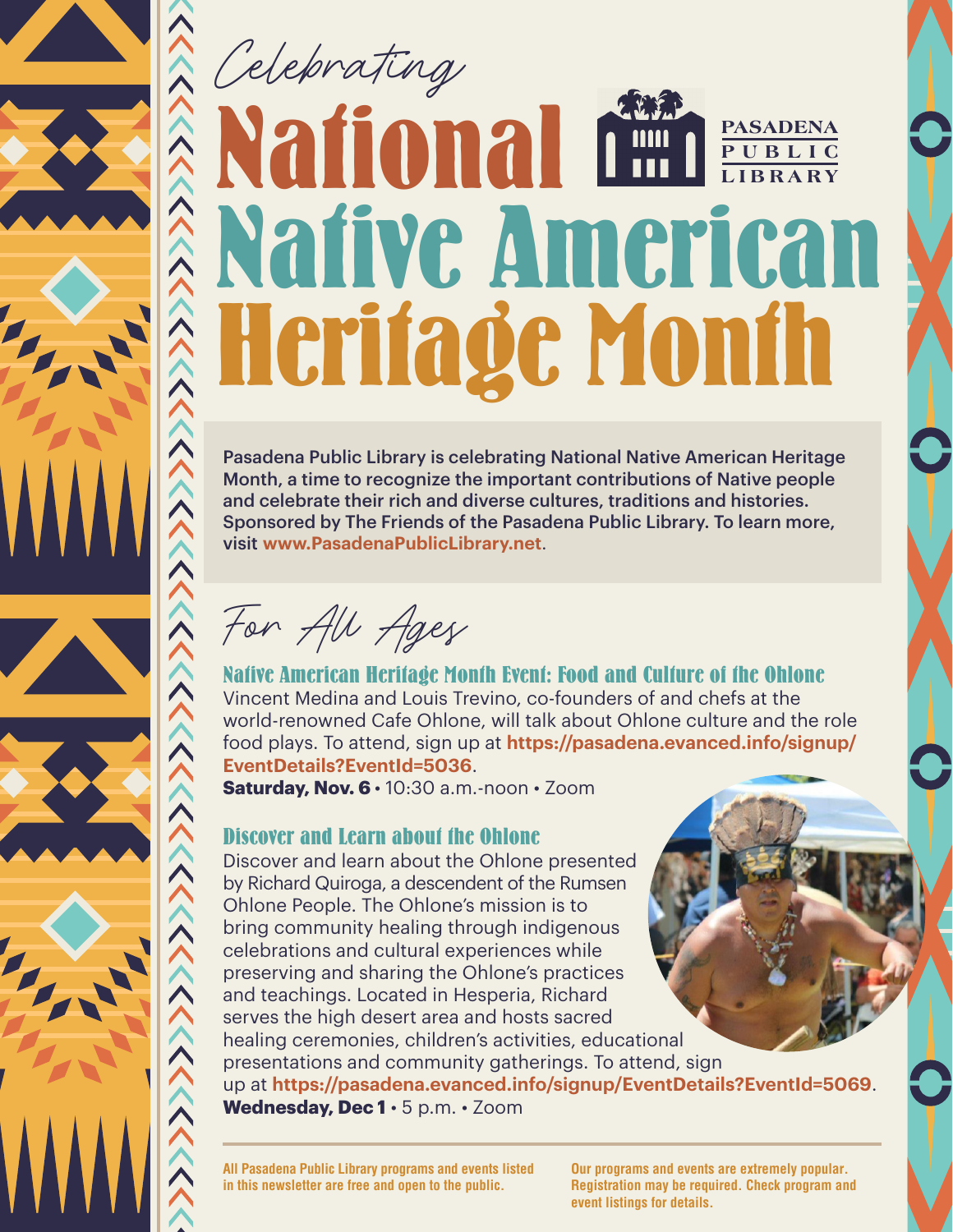Crafts

## **Take & Make: Paper Roll Totems**

Discover the history of totem poles and then create your own. Take & Make: Paper Roll Tofems<br>Discover the history of totem poles and then create your own.<br>Call San Rafael Branch Library at (626) 744-7270 to reserve your kit. Sign-ups begin Monday, Nov. 1. Available while supplies last. Pick up your kit at San Rafael Branch Library. *For all ages*. **Monday, Nov. 1** • While supplies last

### **Take & Make: Make a Dreamcatcher!**

Reserve a dreamcatcher kit by calling Linda Vista Branch Library at (626) 744-7278. Materials and instructions included. Sign-ups begin Tuesday, Nov. 2. Available while supplies last. Pick up your kit at Linda Vista Branch Library. *For adults 18+.* **Tuesday, Nov. 2** • While supplies last



## **Take & Make: Native American Dwellings**

From adobe pueblo to wigwam, learn the history of the various dwellings of Native American tribes, then create your own paper craft models. Sign up for your Native American dwelling kit at **[https://cityofpasadena.](https://cityofpasadena.libwizard.com/f/dwellings) [libwizard.com/f/dwellings](https://cityofpasadena.libwizard.com/f/dwellings)** while supplies last. Sign-ups begin on Monday, Nov. 8. Pick up your kit at Hastings Branch Library. *For ages 8+*. **Monday, Nov. 8** • While supplies last

### **Take & Make: Fry Bread**

Inspired by *Fry Bread: A Native American Family Story* by Kevin Noble Maillard and illustrated by Juana Martinez-Neal, pick up a take-and-make kit to create fry bread in your own kitchen. Sign-up for your kit at **<https://cityofpasadena.libwizard.com/f/PPLfrybread>**. Sign-ups begin Monday, Nov. 8. Pick up your kit at Lamanda Park Branch Library. *For all ages, though grown-up assistance is necessary.* **Monday, Nov. 8** • While supplies last

## **For ages 5-12**

## **Native American Buffalo Hide Painting**

Decorate your very own "buffalo hide," a traditional practice of the Northern Plains tribes. All materials provided.

**Thursday, Nov. 18** • 3 p.m. • Villa Parke Branch

## **For 3rd-5th graders**

## **Read Around the World visits the Wabanaki Reservation**

Discuss the book *Rez Dogs* by Joseph Bruchac and learn about life on the Wabanaki Reservation. We will also learn about bead weaving and make a simple wampum belt. **Tuesday, Nov. 16** • 4-5 p.m. • Lamanda Park Branch

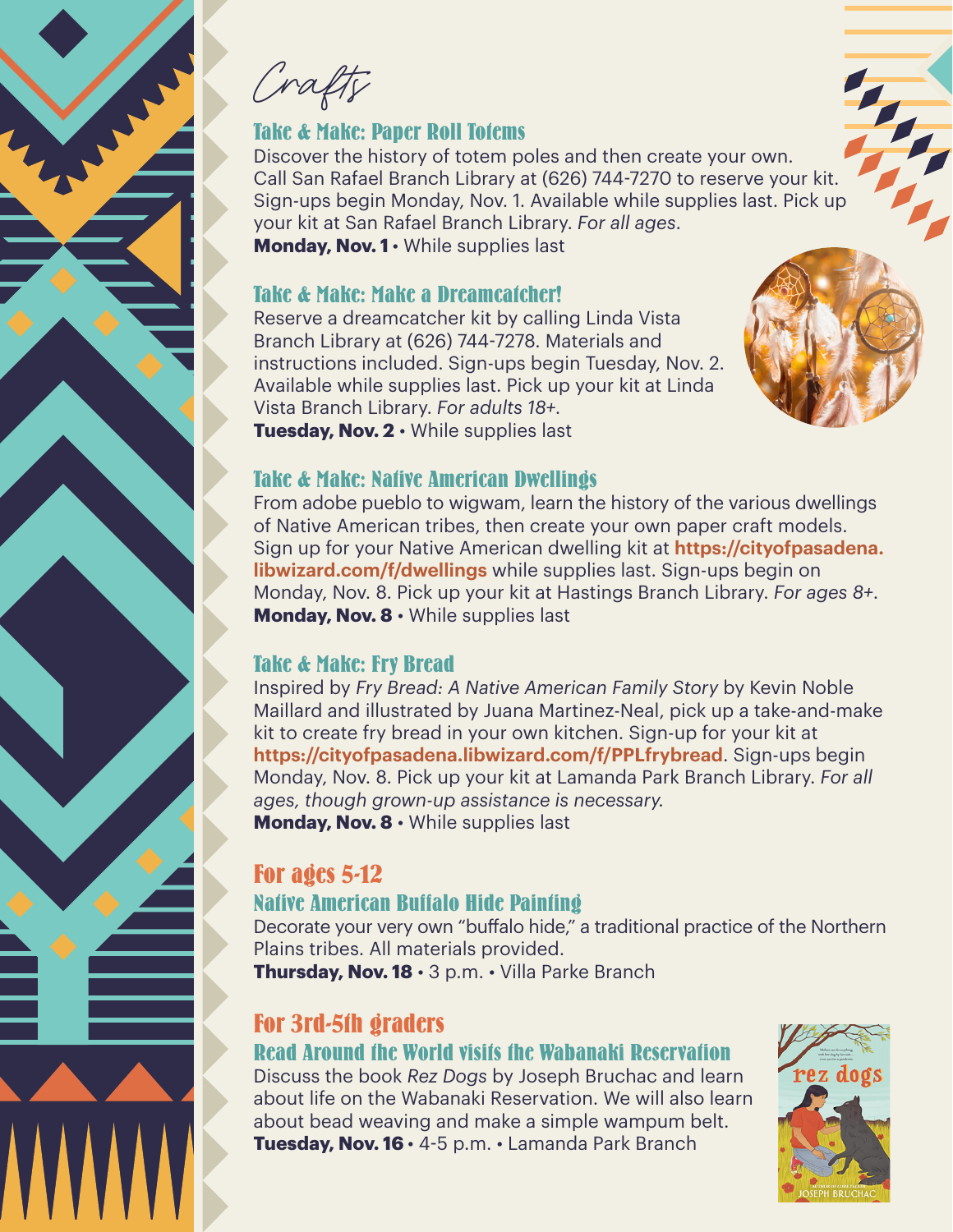

# **PPL Podcast**

Join us for the inaugural edition of the PPL Podcast! In recognition of Native American Heritage Month, we will be discussing Native American musicians and music. Check out the episode and an accompanying playlist on Spotify! Wednesday, Nov. 17 · 12 noon · Spotify

## **Author Dr. Steven W. Hackel: Children of Coyote, Missionaries of Saint Francis, Indian-Spanish Relations in Colonial California 1760- 1850**

**For Technical Adults**<br> **For Technical Adults**<br> **For Technical Advisions Scheme American Heritage Moon and music. Check out to Wednesday, Nov. 17 - 1<br>
Author Dr. Steven W. Ha<br>
of Saint Francis, Indian<br>
California 1760-1850** Recovering lost voices and exploring issues intimate and institutional, this sweeping examination of Spanish California illuminates the enormous challenges Indians confronted, weaving together analyses of disease and depopulation, marriage and sexuality, crime and punishment, and religious, economic and political change. As colonization reduced their numbers and remade California, Indians congregated in missions, where they forged communities under Franciscan oversight. Yet missions proved disastrously unhealthful and coercive, as Franciscans sought control over Indians' beliefs and instituted unfamiliar systems of labor and punishment. Even so, remnants of Indian groups still survived when Mexican officials ended Franciscan rule in the 1830s. Many regained land and found strength in ancestral cultures





that predated the Spaniards' arrival. At this study's heart are the dynamic interactions in and around Mission San Carlos Borromeo between Monterey region Indians (the Children of Coyote) and Spanish missionaries, soldiers and settlers, with an epilogue that carries the story of their survival to the present day.

Born and raised in California, Dr. Hackel earned his B.A. at Stanford University and Ph.D. in American History from Cornell University, with specializations in early America and the American West. Within the larger field of American history, his research specializes in the Spanish Borderlands and the California Missions. His other publications include *Father Junípero Serra: California's Founding Father,* numerous essays on Native California, an American history textbook, and two edited volumes on early California. To attend, sign up at **<https://pasadena.evanced.info/signup/EventDetails?EventId=5068>**. **Tuesday, Nov. 30** • 5-6 p.m. • Zoom